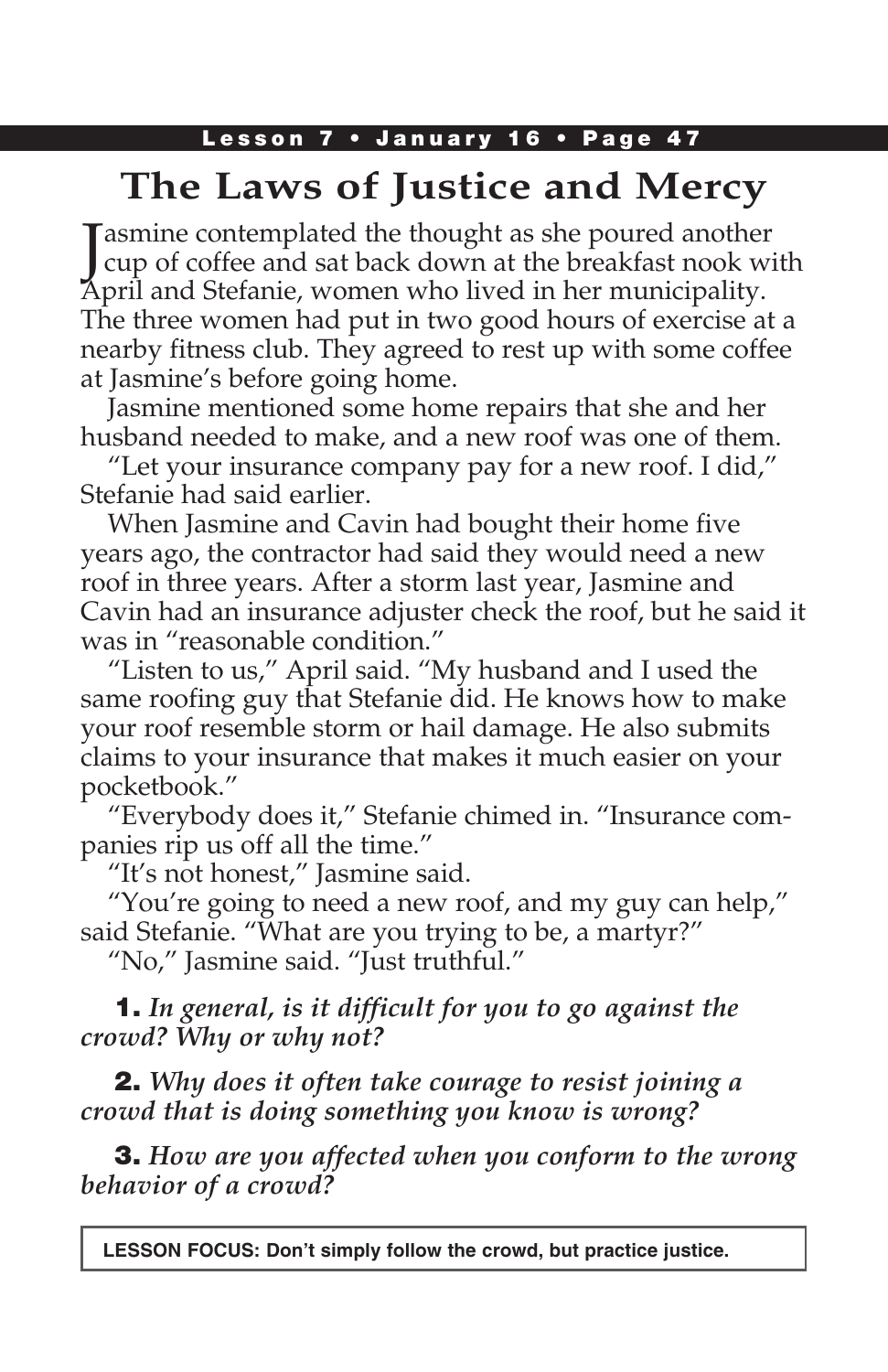# Living in a Virtuous Manner

## *Exodus 23:1-3, KJV*

**1 Thou shalt not raise a false report: put not thine hand with the wicked to be an unrighteous witness. 2 Thou shalt not follow a multitude to do evil; neither shalt thou speak in a cause to decline after many to wrest judgment:**

**3 Neither shalt thou countenance a poor man in his cause.**

*Exodus 23:1-3, NIV*

**1 "Do not spread false reports. Do not help a guilty person by being a malicious witness.**

**2 "Do not follow the crowd in doing wrong. When you give testimony in a lawsuit, do not pervert justice by siding with the crowd, 3 and do not show favoritism to a poor person in a lawsuit."**

To help secure justice, God commanded His people not to spread baseless reports (Exod. 23:1) about each other. God did not want the Israelites helping to bring about a mistaken judgment or to contribute to the cause of evil. It was important to make sure that false witness not be offered in court, thereby resulting in someone's wrongful punishment.

Another way the Israelites were instructed to maintain impartial justice was avoiding a "crowd in doing wrong" (vs. 2). God called His people to individual responsibility in doing what is right according to His Word, not according to what other people are doing. Being part of a crowd would not exempt anyone of guilt. Also, following a throng of agitators could get a person into great trouble.

Exodus 23:2 echoes verse 1 by warning against offering testimony in a "lawsuit" that agrees with the majority opinion, but warps justice by bringing about a corrupt decision. Verse 3 adds that God's people were prohibited from showing partiality in a legal proceeding to someone just because of that person's poverty. Giving preferential treatment to the poor because of their destitution was just as wrong as condemning the rich because of their wealth.

4. *What sort of witness were the Israelites expected to foster?*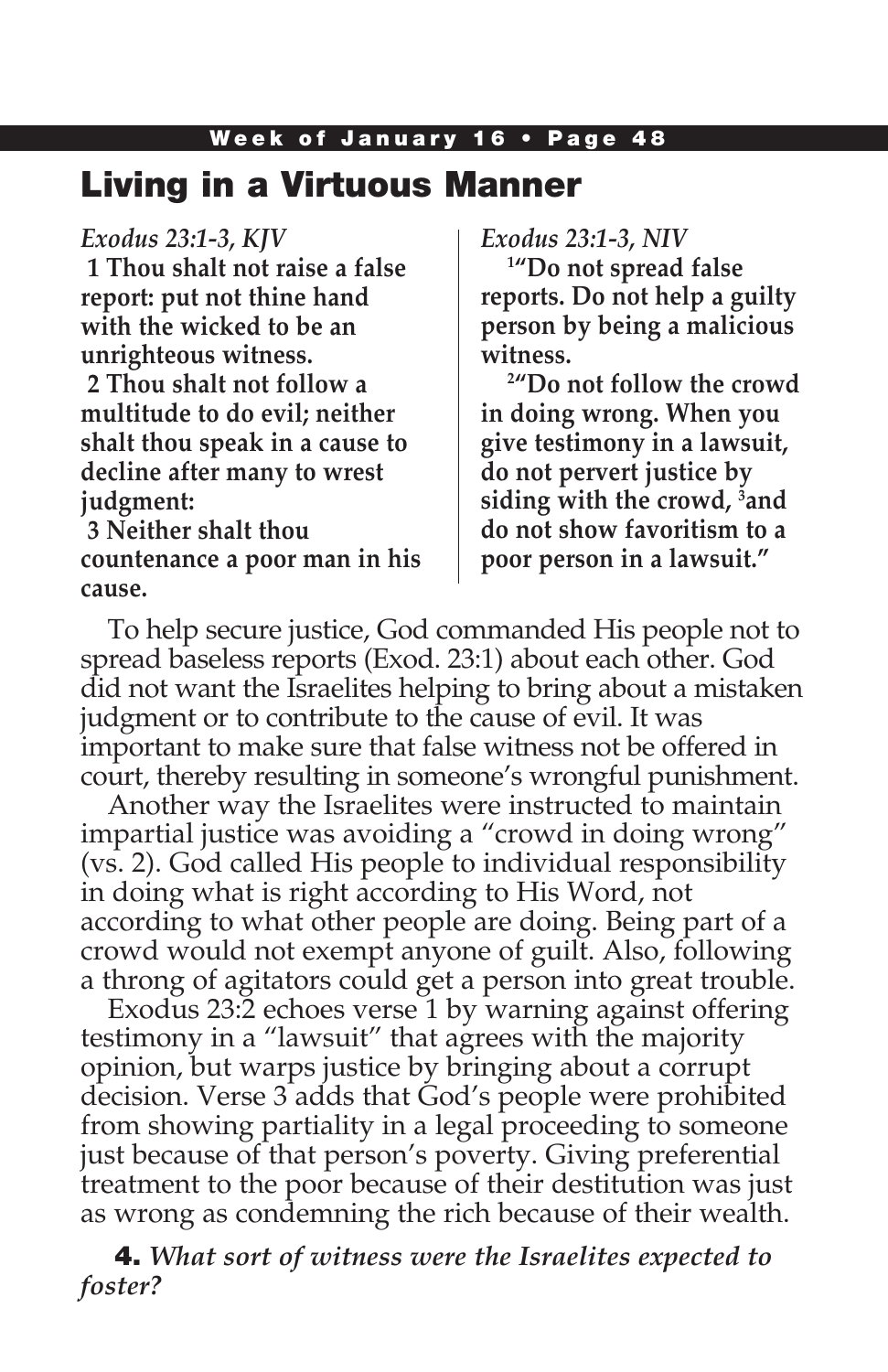#### Week of January 16 . Page 49

## Living in an Upright Manner

#### *Exodus 23:4-9, KJV*

**4 If thou meet thine enemy's ox or his ass going astray, thou shalt surely bring it back to him again.**

**5 If thou see the ass of him that hateth thee lying under his burden, and wouldest forbear to help him, thou shalt surely help with him.**

**6 Thou shalt not wrest the judgment of thy poor in his cause.**

**7 Keep thee far from a false matter; and the innocent and righteous slay thou not: for I will not justify the wicked.**

**8 And thou shalt take no gift: for the gift blindeth the wise, and perverteth the words of the righteous.**

**9 Also thou shalt not oppress a stranger: for ye know the heart of a stranger, seeing ye were strangers in the land of Egypt.**

*Exodus 23:4-9, NIV*

**4 "If you come across your enemy's ox or donkey wandering off, be sure to return it. 5 If you see the donkey of someone who hates you fallen down under its load, do not leave it there; be sure you help them with it.**

**6 "Do not deny justice to your poor people in their lawsuits. 7 Have nothing to do with a false charge and do not put an innocent or honest person to death, for I will not acquit the guilty.**

**8 "Do not accept a bribe, for a bribe blinds those who see and twists the words of the innocent.**

**9 "Do not oppress a foreigner; you yourselves know how it feels to be foreigners, because you were foreigners in Egypt."**

For the Israelites to be God's representatives to the rest of the world, it was important that they exhibit justice and compassion—even to their enemies. Thus, God commanded that His people help those in need, and He gave them two examples. In the first one, an Israelite encountered the "ox or donkey" (vs. 4) of their foe wandering away. In an agricultural society, it was common for some animals to be grazing, while others were used to carry heavy burdens. Also, at times someone would come upon a stray. The kind gesture was to return the animal to its owner.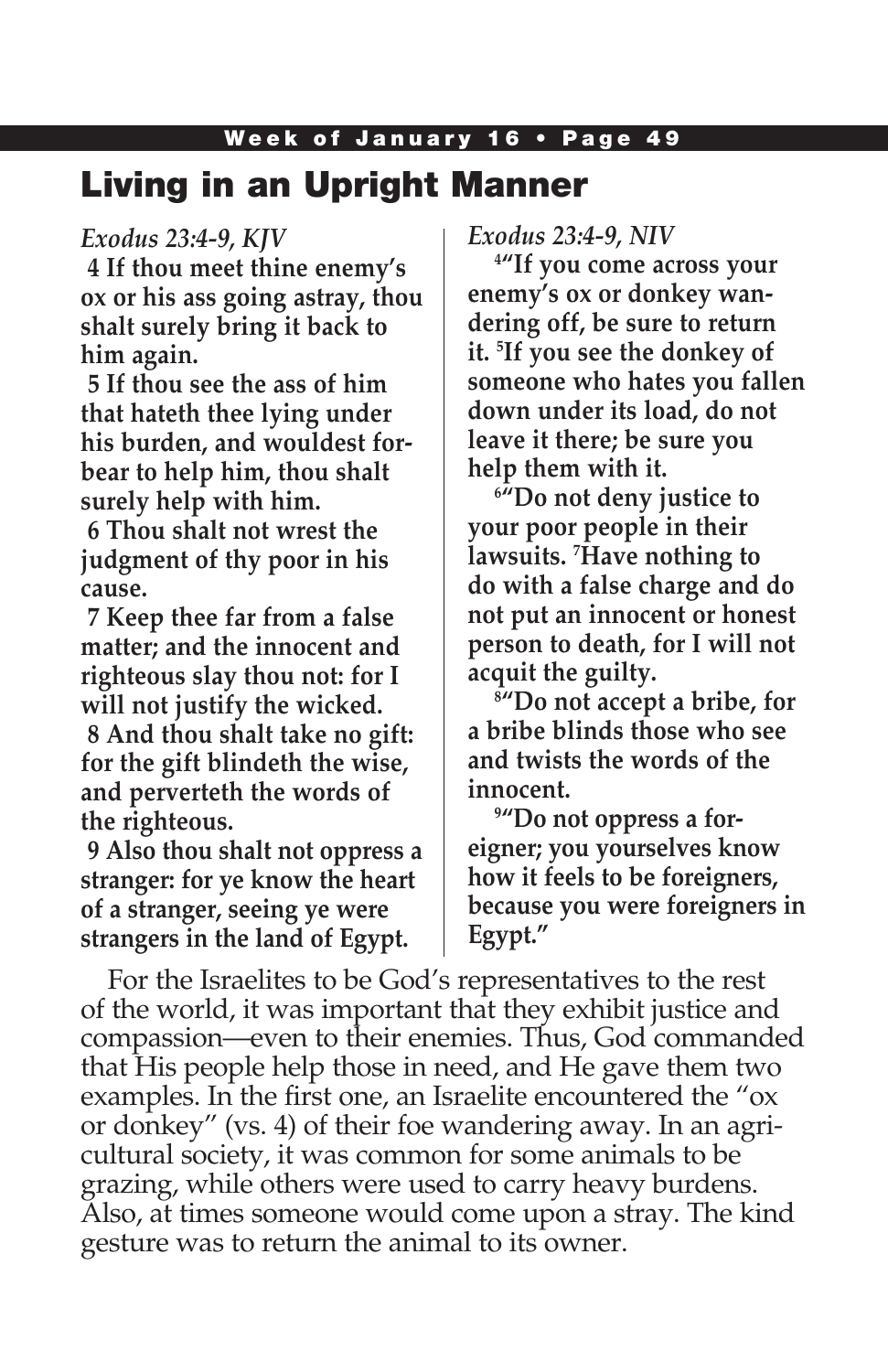#### Week of January 16 • Page 50

In the second example, an Israelite came upon the donkey belonging to an enemy. The pack animal had either stumbled or collapsed under its heavy load, and now it lay helpless. The quickest way to correct the problem was for two people to stand on each side of the animal and simultaneously lift its load. The compassionate response would not be to ignore the enemy, but to stop and offer help.

While the poor were not to be given special privileges, neither were they to be denied justice. Accordingly, the righteous were to keep their distance from those falsely accusing someone of committing a crime. Likewise, they were banned from bringing capital punishment on those who were "innocent or honest" (vs. 7).

The Lord declared that bribes could cause judges to act greedily rather than justly and would make impartial justice impossible. Likewise, bribes had the effect of thwarting a just person's testimony, thus allowing a guilty person to go free. The Hebrew verb translated "oppress" (vs. 9) literally means "to crush" and refers to actions that are abusive and overbearing. The Israelites were to treat resident foreigners fairly because God's people had a long history as outsiders in Egypt for 430 years.

5. *How were the Israelites to treat their enemy's property?*

6. *How were the "poor" (Exod. 23:6) to be treated in a court of law?*

7. *Upon what basis did the Lord appeal to the Israelites in their treatment of a foreigner (Exod. 23:9)?*

# Observing Sabbath Regulations

*Exodus 23:10-12, KJV* **10 And six years thou shalt sow thy land, and shalt gather in the fruits thereof:**

**11 But the seventh year thou shalt let it rest and lie still;** 

*Exodus 23:10-12, NIV*

**10"For six years you are to sow your fields and harvest the crops, 11but during the seventh year let the land lie unplowed and unused. Then the poor**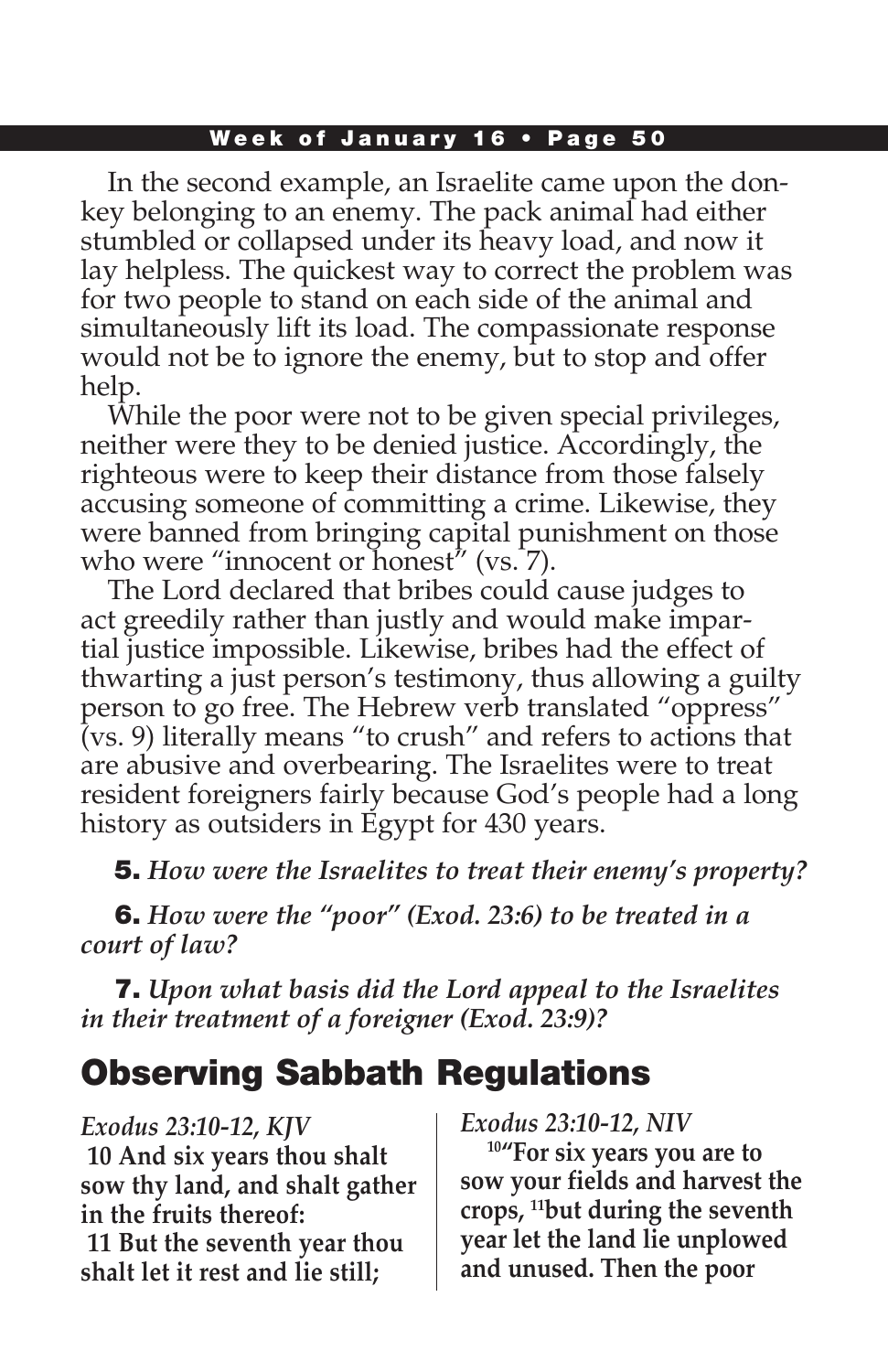#### Week of January 16 • Page 51

**that the poor of thy people may eat: and what they leave the beasts of the field shall eat. In like manner thou shalt deal with thy vineyard, and with thy oliveyard.**

**12 Six days thou shalt do thy work, and on the seventh day thou shalt rest: that thine ox and thine ass may rest, and the son of thy handmaid, and the stranger, may be refreshed.**

**among your people may get food from it, and the wild animals may eat what is left. Do the same with your vineyard and your olive grove.**

**12"Six days do your work, but on the seventh day do not work, so that your ox and your donkey may rest, and so that the slave born in your household and the foreigner living among you may be refreshed."**

The Lord provided directions regarding the seventh year. It was intended to remind His people that He owned the land and provided it as a trust for their prudent use. During the six years preceding the Sabbath year, the Israelites were directed to plow their fields and harvest their crops. Then, during the seventh year (vs. 11), they were to let the land lie idle. God reassured them that what they harvested during the sixth year would sustain them until they harvested their planted crops.

The Sabbath year also considered the impoverished living in Israel and the welfare of the "wild animals," along with the vineyards and olive groves. The crops that grew without being cultivated and harvested during the seventh year would be left for the indigent along with any animal of the field.

Verse 12 focuses more narrowly on the Sabbath day. God reminded the people to observe a time of rest including their oxen, donkeys, and other animals. Even human laborers, such as slaves and foreign residents dwelling among the Israelites, were to be "refreshed" by the rest.

8. *How did the Sabbath impact the Israelites' agricultural practices?*

9. *What place did the Sabbath occupy among the Israelites?*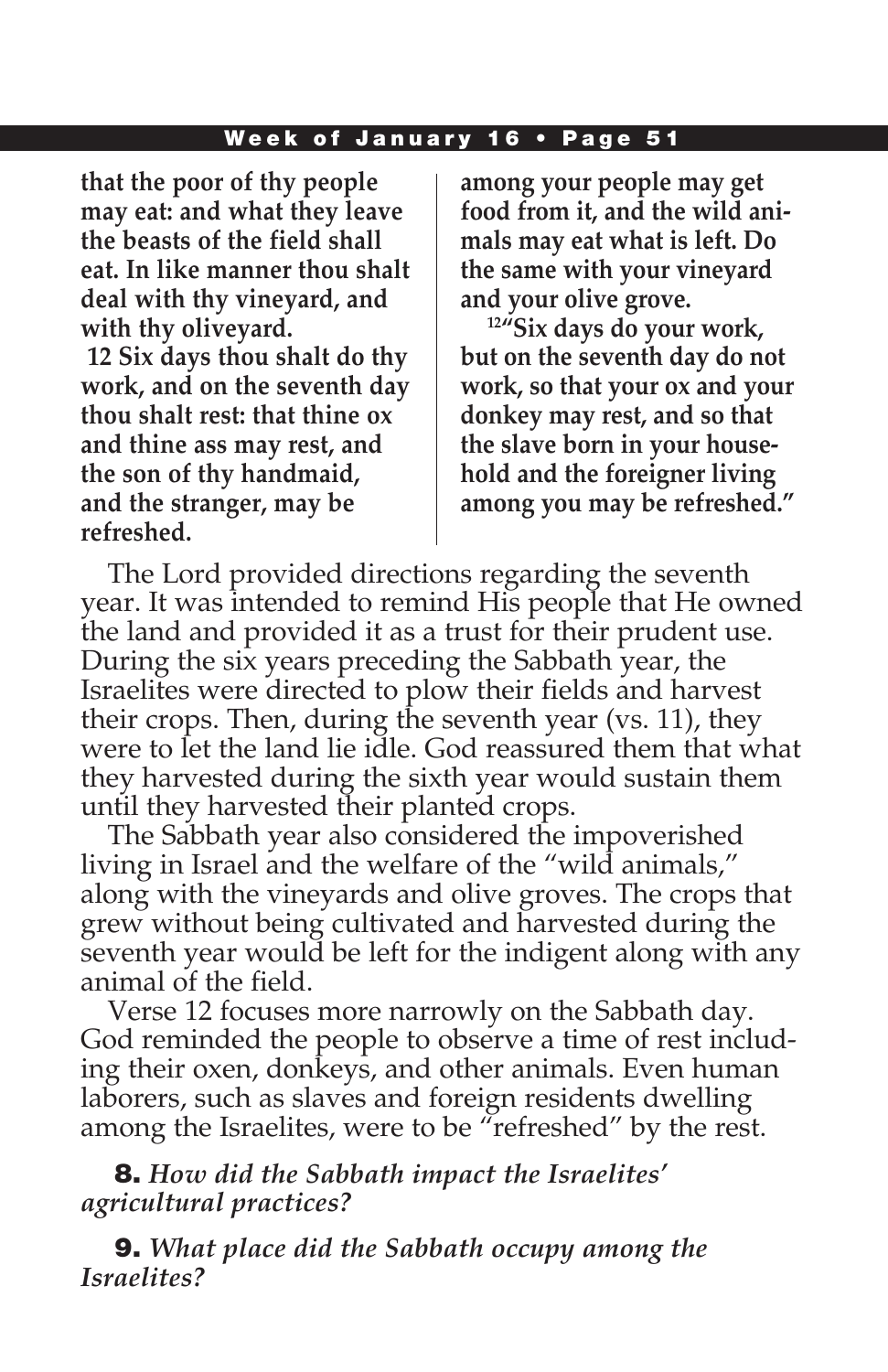# Week of January 16 • Page 52 Righteous Among the Nations

In 1953, the modern State of Israel instituted the awarding of an honorific distinction to Gentiles who had risked their lives to save Jews during the Holocaust. The title of this award is "Righteous Among the Nations." Recipients are bestowed a medal in their name, a certificate of honor, and the privilege of having their name added with those on the Wall of Honor in the Garden of the Righteous at Yad Vashem in Jerusalem. Moreover, Israel confers an honorary citizenship, and if they have died, a commemorative citizenship in recognition of their actions.

One such recipient was Jane Mathison Haining, a Scottish evangelical missionary for the United Free Church of Scotland, who was stationed in Budapest, Hungary, in June 1932. When war broke out in Europe, she decided to remain among the people she served and loved—that is, at a girls' home comprised mostly of Jewish girls. After the Nazis invaded Hungary in March 1944, the German SS began deporting Jews to the concentration camps. Because of her efforts to aid her Jewish girls, the Gestapo arrested Haining, and she was sent to the concentration camp in Auschwitz, Poland, where she died. In 1997, Haining was recognized as "Righteous Among the Nations."

Haining's heroism is both remarkable and unique. Nevertheless, although it takes courage and boldness to go against the crowd to do God's justice, our actions need not be as remarkable and unique as Haining's. When God calls us to act justly, there is often a price to be paid, but the cost pales in comparison to pleasing our Lord and Savior Christ Jesus.

10. *Why does the crowd often go against what God says to do?*

11. *How might you go against the crowd in doing God's justice?*

12. *How should you be recognized for doing God's justice when such action is not popular?*